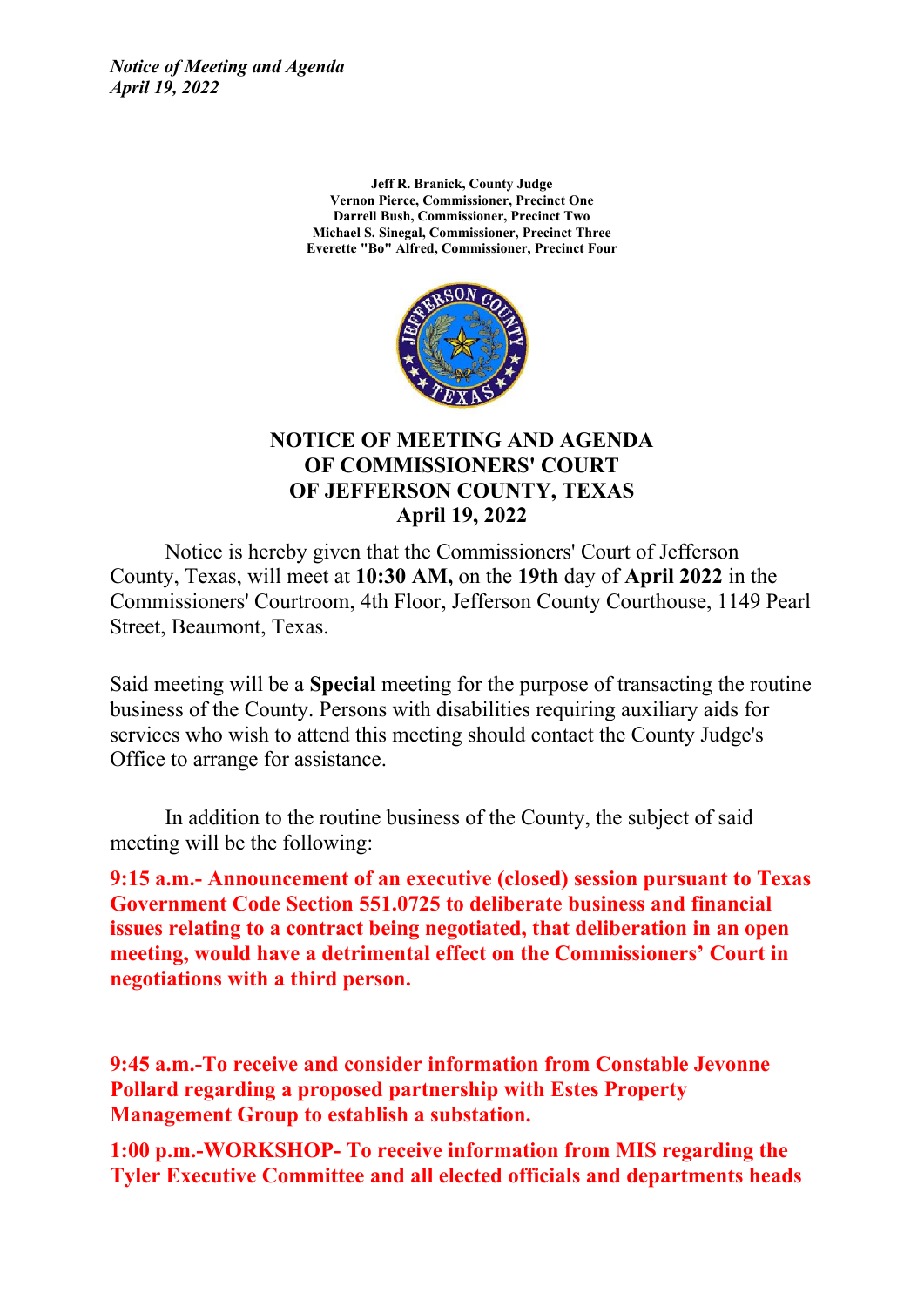#### *Notice of Meeting and Agenda April 19, 2022*

**affected by the project to prepare for the deadline we are facing to complete the contract work involved with this project. It is critical that all elected officials and department heads affected by this software load attend this meeting in person.**

**Jefferson County has taken steps to minimize the exposure of COVID-19 by implementing the following steps to allow the public to view the Commissioner's Court meeting. The following options are available: View live with audio from the County Webpage:**

**https://co.jefferson.tx.us/comm\_crt/commlink.htm Listen to audio by calling 346-248-7799 Meeting ID: 917 160 6532# Participant ID: # The court will also have a question and answer session at the end of the meeting. If you would like to ask any questions of the Court, please be on the phone call. The Court will give a question and answer session at the end of the meeting as time allows. You will be called upon by your last 4 digits of your phone number. If you do not have any questions, you can pass. Please be mindful that the audio portion of this meeting will be of better quality from the website.**

**INVOCATION: Everette "Bo" Alfred, Commissioner, Precinct Four**

**PLEDGE OF ALLEGIANCE: Vernon Pierce, Commissioner, Precinct One**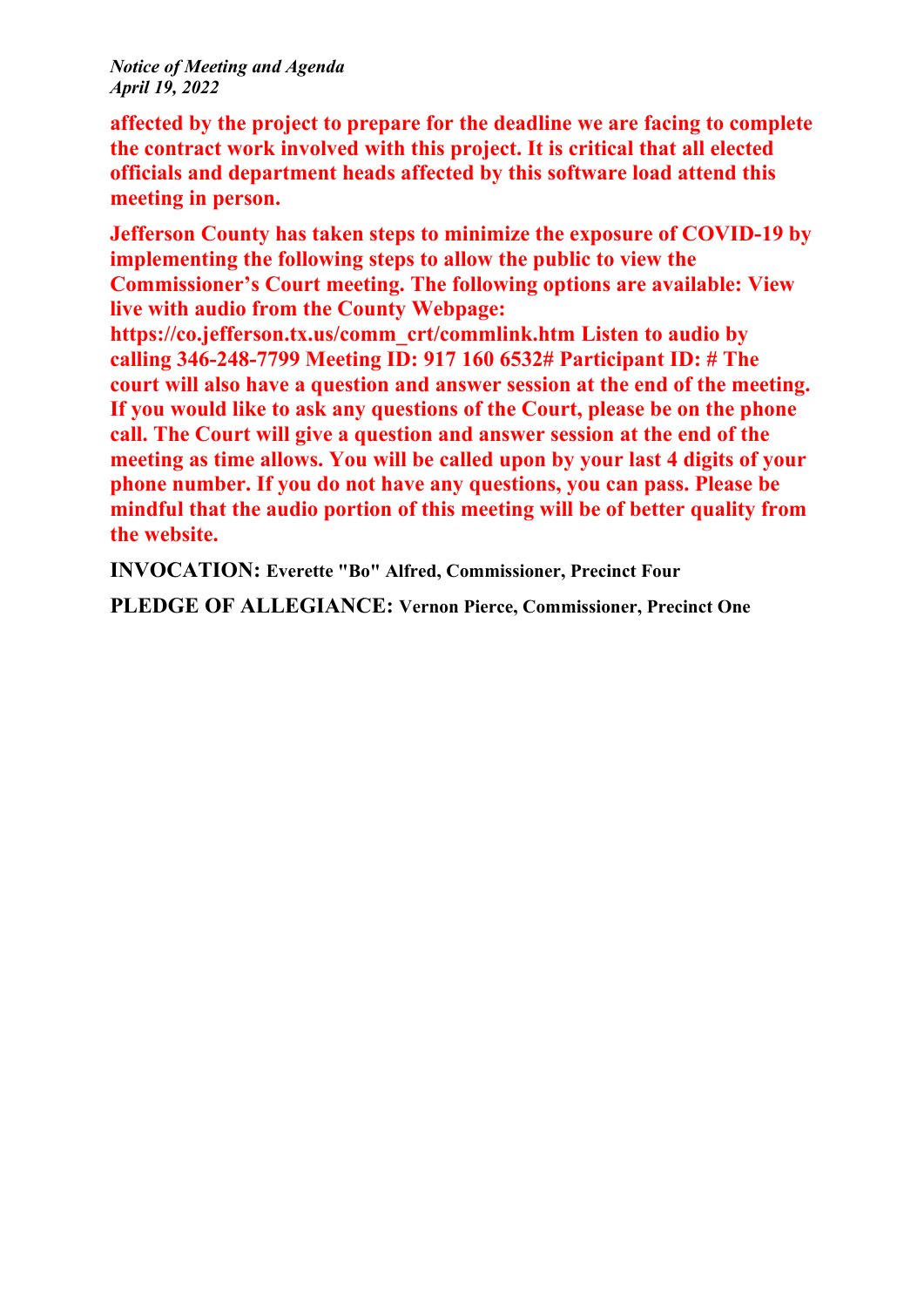# **PURCHASING:**

(a) Receive and file bids for Invitation for Bid (IFB 22-011/JW) Taxiway A Rehabilitation at the Jack Brooks Regional Airport. This project is intended to be funded by the Federal Aviation Administration (FAA) Airport Improvement Program (AIP) Grant #39 to the Airport.

Bid - [ALLCO](http://co.jefferson.tx.us/agenda/agendas_pl/20220419_688/Attachments/Bid%20-%20ALLCO%20LLC%20%28IFB%2022-011%20JW%29.pdf) LLC (IFB 22-011 JW).pdf Bid - Gulf Coast (IFB 22-011 [JW\).pdf](http://co.jefferson.tx.us/agenda/agendas_pl/20220419_688/Attachments/Bid%20-%20Gulf%20Coast%20%28IFB%2022-011%20JW%29.pdf)

(b) Consider and approve, execute, receive and file Task Order #3 for (RFP 21-024/YS), FEMA Grant Management and Insurance Advisory Services for Jefferson County with Tidal Basin Government Consulting, LLC.to respond to FEMA Determination Memo for DR-4586-TX Winter Storm 2021/Project #185265/PW#99 for an amount not to exceed \$10,000.00; pursuant to Chapter 262, Texas Local Government Code, the County Purchasing Act and 2 CFR Section 200.318-326.

Tidal Basin Task [Order](http://co.jefferson.tx.us/agenda/agendas_pl/20220419_688/Attachments/Tidal%20Basin%20Task%20Order%203.pdf) 3.pdf

# **COUNTY AUDITOR:**

(a) Consider and approve budget transfer– Beaumont Maintenance – replace west elevator power unit.

| 120-6083-416-4001 | ! COOLING AND HEATING-       |             | \$11,000.00 |
|-------------------|------------------------------|-------------|-------------|
| 120-6083-416-6003 | <b>BUILDING - COURTHOUSE</b> | \$11,000.00 |             |

[ccBeaumontMaintenance](http://co.jefferson.tx.us/agenda/agendas_pl/20220419_688/Attachments/ccBeaumontMaintenance%20-041922.pdf) -041922.pdf

(b) Consider and approve budget amendment– Port Arthur Maintenance – additional cost for elevator rehab.

| 120-9999-415-9999 | CONTINGENCY APPROPRIATION |             | \$25,000.00 |
|-------------------|---------------------------|-------------|-------------|
| 120-6084-416-6014 | BUILDINGS AND STRUCTURES  | \$25,000.00 |             |

ccPort Arthur [Maintenance](http://co.jefferson.tx.us/agenda/agendas_pl/20220419_688/Attachments/ccPort%20Arthur%20Maintenance%20-041922.pdf) -041922.pdf

- (c) Consider and approve electronic disbursement for \$1,249.64 to Texas Department of Criminal justice for April insurance reimbursement
- (d) Regular County Bills check #494200 through check #494455.

[0494200\\_0494455.pdf](http://co.jefferson.tx.us/agenda/agendas_pl/20220419_688/Attachments/0494200_0494455.pdf)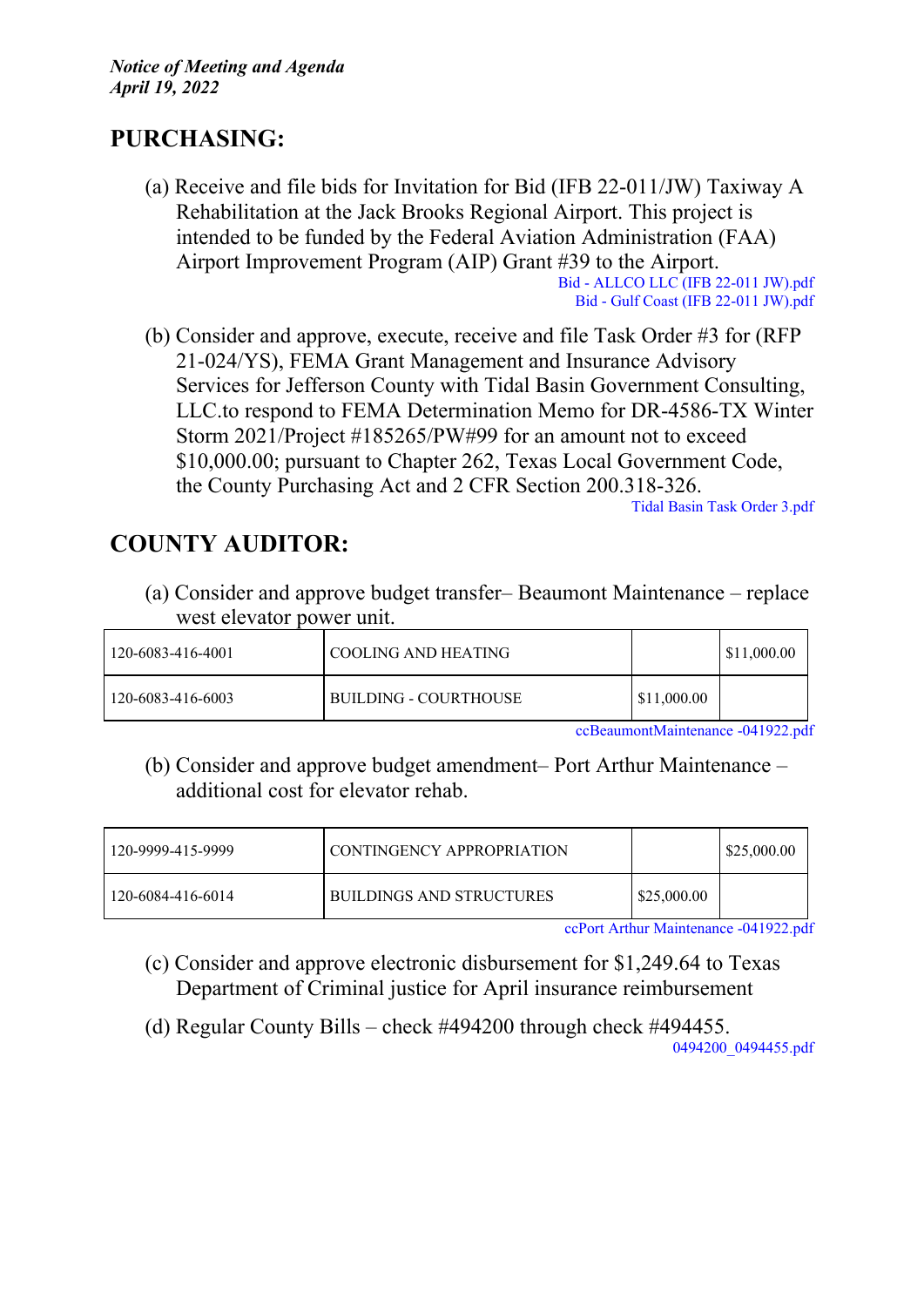# **COUNTY CLERK:**

(a) Consider and possibly approve the appointment of Central Counting Station and Early Voting Ballot Board personnel for the May 7, 2022 Constitutional Amendment, Joint and Special Election to include Central Counting Station Manager, Wayne Ozio, Tabulation Supervisor Jeff Ross, Assistant Tabulation Supervisors Mary Helm, Todd Frederick and Mike Bain, Presiding CCS Judge Clifton Simoneaux, Alternate CCS Judge John Stafford, and Early Voting Ballot Board Judge Dina Carr.

# **COUNTY COMMISSIONERS:**

(a) Consider and possibly approve a Proclamation for Soil & Water Stewardship Week.

[PROCLAMATION](http://co.jefferson.tx.us/agenda/agendas_pl/20220419_688/Attachments/PROCLAMATION%20FOR%20SOIL%20AND%20WATER%20STEWARDSHIP%20WEEK%281%29.pdf) FOR SOIL AND WATER STEWARDSHIP WEEK(1).pdf

(b) Consider, possibly approve, receive and file a Second Amended Order Prohibiting the Possession of firearms in the Jefferson County Courthouse and Office Buildings, Pursuant to Sec. 30.05, Texas Penal Code.

SECOND AMENDED ORDER [PROHIBITING](http://co.jefferson.tx.us/agenda/agendas_pl/20220419_688/Attachments/SECOND%20AMENDED%20ORDER%20PROHIBITING%20THE%20POSSESSION%20OF%20FIREARMS%20.pdf) THE POSSESSION OF FIREARMS .pdf

- (c) Consider, possibly approve, authorize the County to execute, receive and file a Demolition Waiver for the City of Port Arthur for an unsafe building located at 2821 6th St., Port Arthur, TX. [DEMOLITION](http://co.jefferson.tx.us/agenda/agendas_pl/20220419_688/Attachments/DEMOLITION%20WAIVER%20FOR%20THE%20CITY%20OF%20PORT%20ARTHUR%20LOCATED%20AT%202821%206TH%20ST%20.pdf) WAIVER FOR THE CITY OF PORT ARTHUR LOCATED AT 2821 6TH ST .pdf
- (d) Consider, possibly approve, authorize the County to execute, receive and file a Demolition Waiver for the City of Port Arthur for an unsafe building located at 7007 Olympic Drive, Port Arthur, TX. [DEMOLITION](http://co.jefferson.tx.us/agenda/agendas_pl/20220419_688/Attachments/DEMOLITION%20WAIVER%20FOR%20THE%20CITY%20OF%20PORT%20ARTHUR%20AT%207007%20OLYMPIC%20DR.pdf) WAIVER FOR THE CITY OF PORT ARTHUR AT 7007 OLYMPIC DR.pdf
- (e) Consider, possibly approve, authorize the County to execute, receive and file a General Warranty Deed from Jefferson County to Jefferson County Drainage District # 7 (DD7) to enable DD7 to construct a detention pond along Rodair Gulley south of FM 3514 to improve storm drainage. GENERAL [WARRANTY](http://co.jefferson.tx.us/agenda/agendas_pl/20220419_688/Attachments/GENERAL%20WARRANTY%20DEED%20FROM%20JEFF%20COUNTY%20TO%20JEFF%20CNTY%20DRAINAGE%20DD7.pdf) DEED FROM JEFF COUNTY TO JEFF CNTY DRAINAGE DD7.pdf
- (f) Consider, possibly approve, authorize the County Judge to execute, Interlocal agreement between Jefferson County PCT.3 & City of Port Arthur repairs for North & South Levee Roads of Pleasure Island.